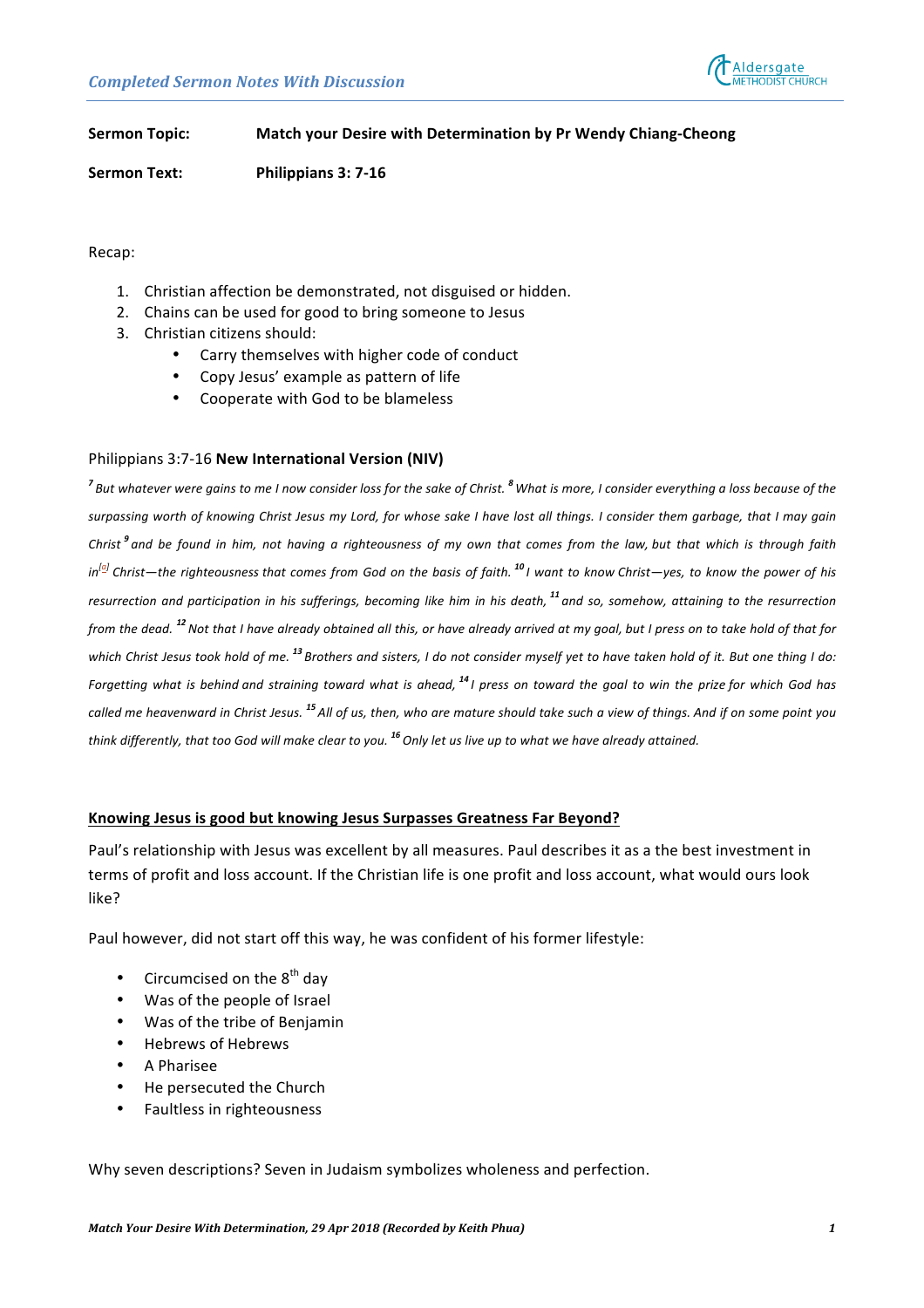

Paul audited his former self by rationalizing his background:

- Pure blood heritage, chosen people, favourite tribe
- Schooled under the best Gameliel
- Most promising career
- Peak of his religious experience
- Blameless for God's side for what is right

He thought he was perfect, wholesome Paul until he met Jesus on road to Damascus. He came to the realisation that he has been calculating with the wrong measure:

- Compared his perfect life with other people, his achievements looked mightily good
- Compared his life with perfect Jesus and all works of his flesh became rags (loss)

## 1<sup>st</sup> Truth: Don't count on works of our flesh. Count instead of Jesus who is our best investment.

No matter how good they are: our accomplishments, favour, intelligence, status, religious experience and moral practices. They can be used to tell of God's mercy but never depend on them to be a basis of acceptance before God, these works of ours is not indicative of greatness, approval or favour. God's acceptance of us is based on the righteousness of Jesus Christ.

That audit changed Paul's life direction. You won't count on Jesus till you realise what you had counted on is unsustainable. Paul realised it and embarked on a course with one goal that anchors his action. His desire was a personal & practical knowing of Jesus:

- in his power and pain,
- in his pattern of serving in humility and obedience
- Paul developed the desire to know Jesus in this totality.

Desire however, is the start but not the end of all achievements. Paul indicates his desire but he knows that he is not all there yet (2 conjunctive adverbs). Knowing Jesus is a lifelong growth journey that requires effort.

#### A growth mindset challenges status quo, not there yet? Work hard to get there!

Why are we not as hungry to grow with him? We often find that Jesus is at the last of our agenda. We are prone to forget his goodness and faithfulness. We seldom take effort in spiritual discipline to take effort growth in Christ. Could be that we have taken His love and mercy for granted? Or perhaps we have placed the process of salvation and sanctification of on the lower rung of our priorities?

Listening through conjunctives adverbs

- Knowing Jesus is  $1<sup>st</sup>$  possible because God's power draws us.
- Growth in Christian life is a responsibility that we cannot abandon

If our goal is to know Jesus, we should strive to match desire and determination.